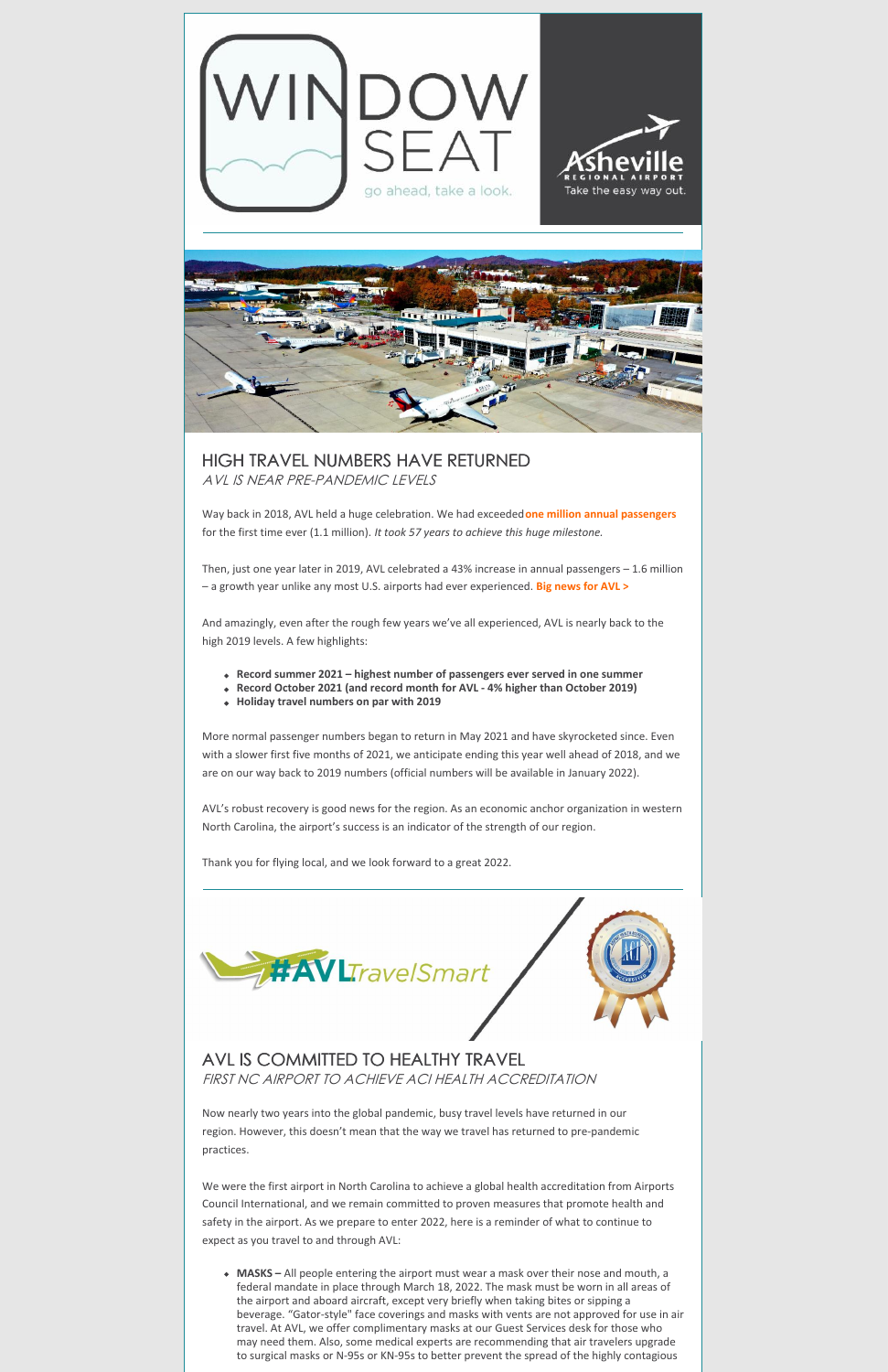Omicron variant. We encourage you to do your research so you are prepared.

- **ENHANCED CLEANING –** We continue to employ stringent disinfection strategies, especially in highly populated public areas. Our dedicated housekeeping team uses electrostatic sprayers to efficiently and effectively disinfect large areas multiple times each day.
- **ACRYLIC SHIELDS –** Acrylic shields can still be found throughout the airport at public counters.
- **HAND SANITIZING STATIONS** are located throughout the terminal.

Thank you for doing your part as we welcome you to the airport for your next trip!



CELL PHONE LOT TEMPORARILY CLOSED NEW LOT WILL OPEN IN 2022

WHAT'S YOUR TRAVEL RESOLUTION? THE NEW YEAR IS A GREAT TIME TO PLAN

As many of you return to the airport, you have noticed that our Cell Phone Lot (the complimentary lot for meeters and greeters to use as they await arriving passengers) is no longer in service. We know this is a great customer amenity!

You know that feeling you get when you have a fabulous trip "on the books?" It's like anticipation, impatience and joy all bundled up together – a feeling that only great travel experiences can evoke. Does a word even exist that fully captures this special travel-sparked emotion? Maybe we can create a new word…

We had to close the lot to make way for a much-needed aircraft apron expansion project. Good news, though – the closure is temporary. We will soon begin work on constructing a new Cell Phone Lot that will be ready in 2022 (date to be determined).

In the meantime, please remember that our Hourly Lot (closest to the terminal) is intended for use by meeters and greeters, and can be utilized for a nominal \$1 per half hour (up to four hours).





## **WHAT'S YOUR WORD? SEND US A [SUGGESTION](mailto:pr@flyavl.com)**